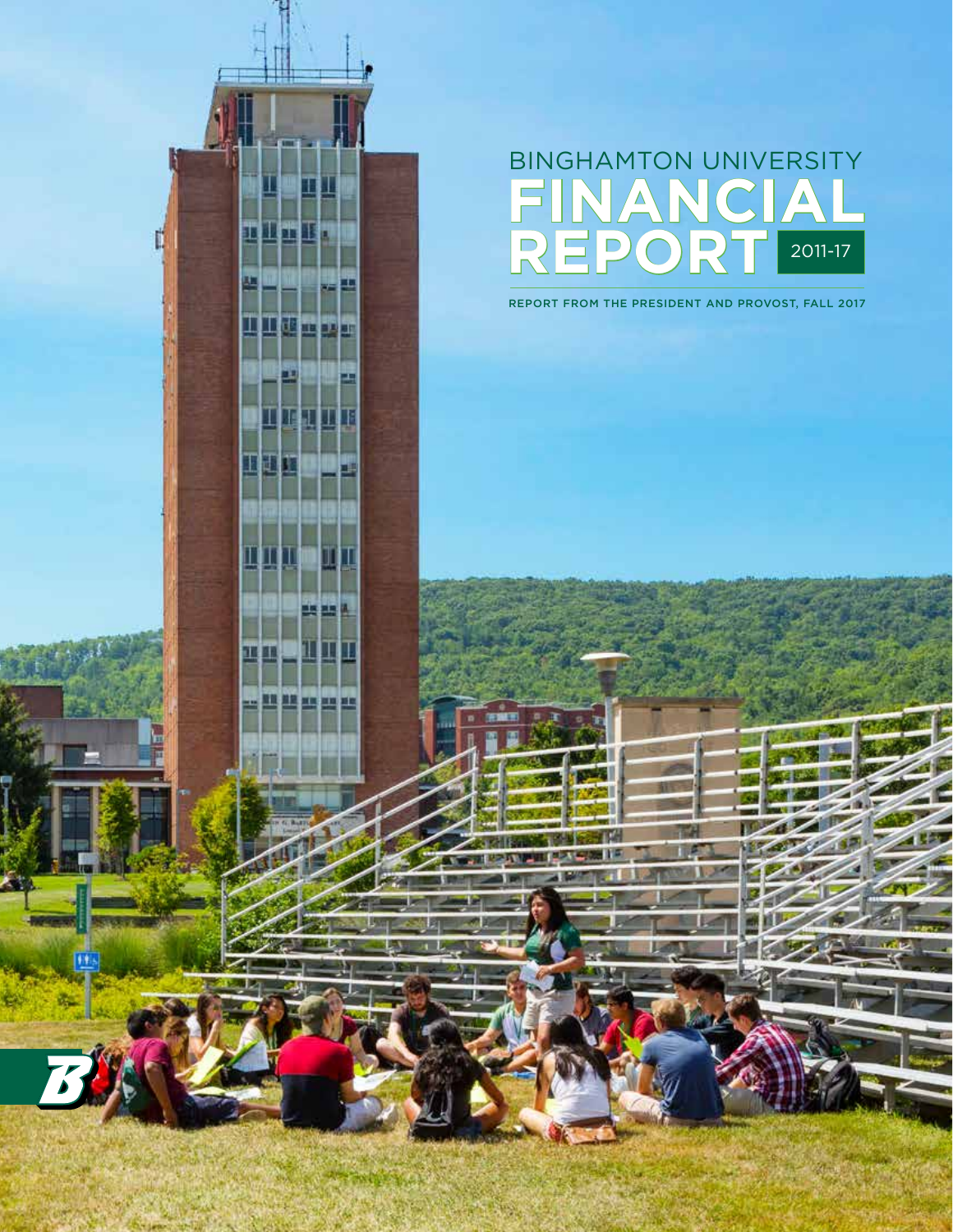

REPORT FROM THE PRESIDENT AND PROVOST, FALL 2017

- 1. Income, Expenses, and Enrollment . . . . . . 2
- 2. Observations and Future Directions . . . . . 12
- 3. University Budgeting Procedures . . . . . . 12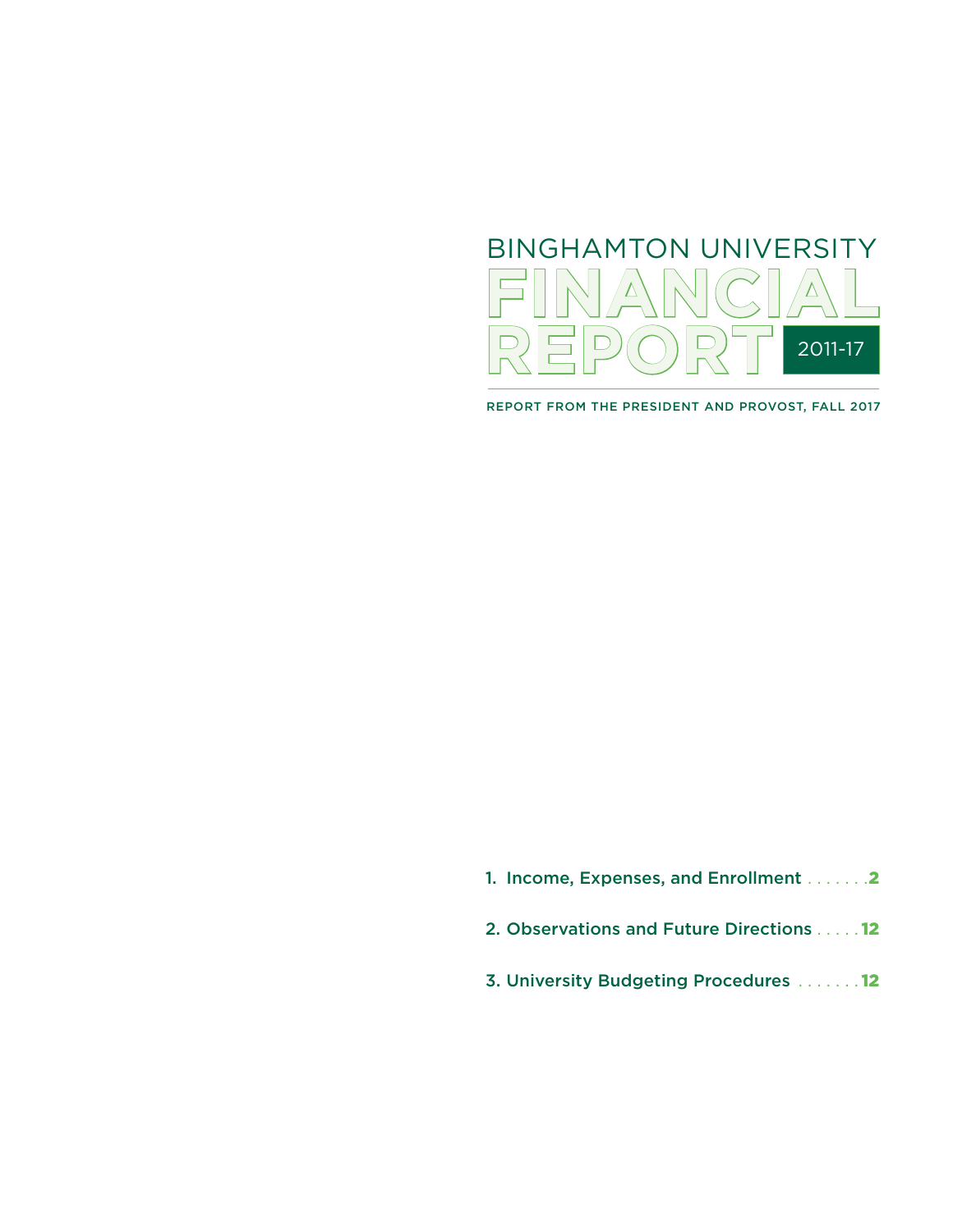# To Binghamton University Colleagues:

The following document describes the various sources of revenue received by Binghamton University and how these funds have been spent over the past six years. It is our intention to use this format to produce an annual financial statement that will be submitted to the Faculty Senate and Professional

> Staff Senate, and posted publicly on our website at binghamton.edu/financeandbudgeting.





In past years this information was provided in a document titled Disbursement Report, from which much of the data for this document was derived. The main differences between this document and past Disbursement Reports is the presentation of multi-year data, a preface that describes the various sources of revenue received by the University, and a parallel reporting of enrollment by school and college.

The second part of this document describes the process used at Binghamton to allocate funds to divisions, schools and colleges.

We hope this information is presented in a way that allows any of our stakeholders to understand how our financial status has evolved over the past several years.

If you have questions or comments on this report and the information contained within, please contact us.

Thank you for opening and reviewing this important document describing the financial health of our University.

Sincerely,

Harvey Stenger President

Don Nieman Provost and Executive Vice President for Academic Affairs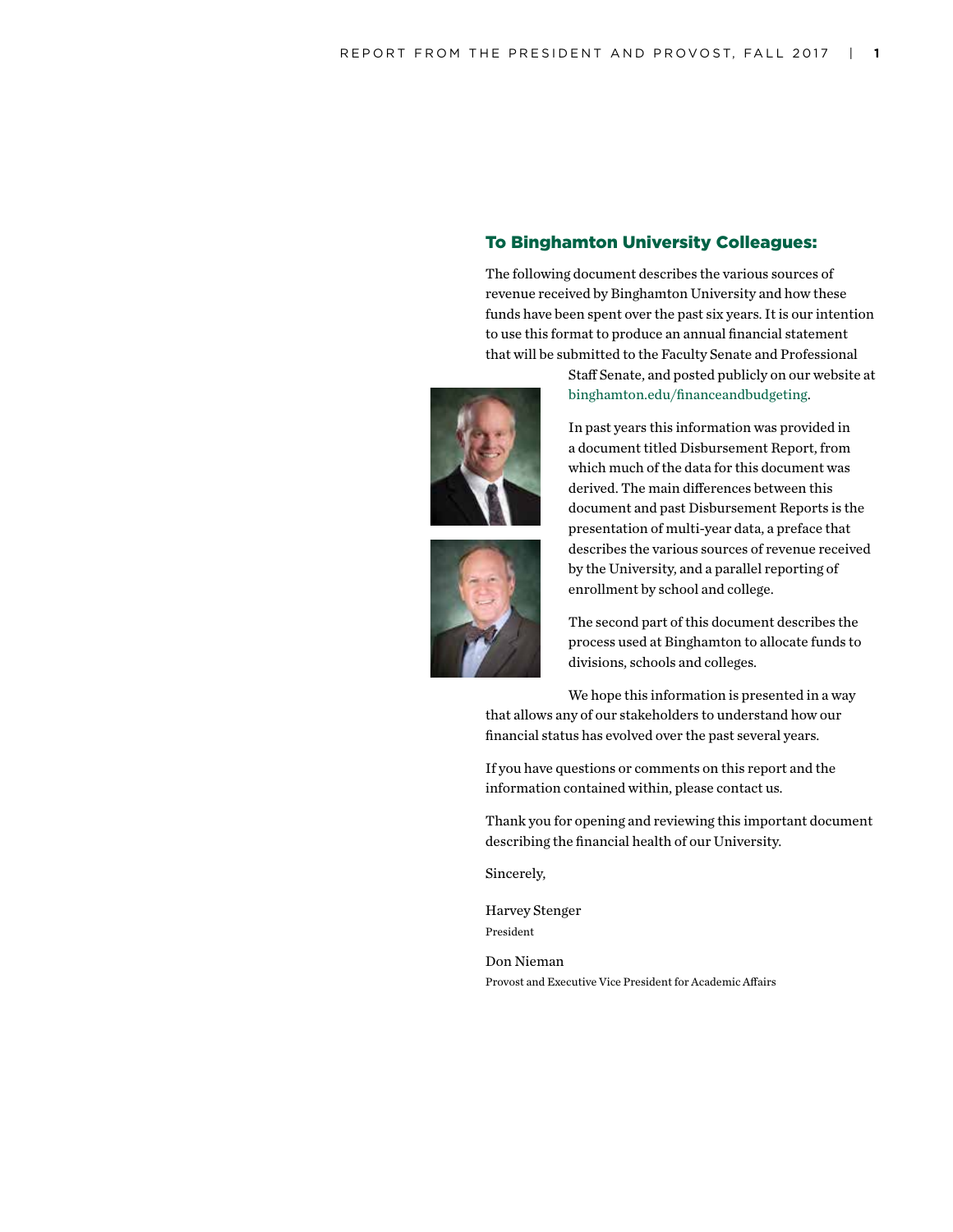# 1. INCOME, EXPENSES, AND ENROLLMENT

# INCOME

There are six types of income received by the University: State Purpose, State University Tuition Reimbursement Account, Income Fund Reimbursement, Dormitory Income Fund Reimbursement, Research Foundation Income and Binghamton University Foundation Income.

### 1. State Purpose Income:

State Purpose income comes from three sources: tuition payments by students; legislative appropriations; and legislative appropriations to SUNY that are then disbursed to campuses (called University Wide funds). More than 90 percent of State Purpose dollars pay faculty and staff salaries.

Legislative appropriations are approved annually by the governor and state legislature and, as was required by the NYSUNY 2020 legislation of 2011, have been approximately constant for the last five years. However, the legislation has expired and the promise of no reduction is a year-to-year decision. Tuition payments are the largest source of State Purpose income. This income is technically state revenue. Typically, it is returned to SUNY and allocated to the University. However, the state is not required to return tuition to the University, and in the past it has kept a portion to help resolve state budget shortfalls. A significant benefit of this model is that tuition revenue is returned to the University as State Purpose income and carries with it fringe benefits. As a result, it can be used to pay faculty and staff without incurring additional charges for fringe benefits, which are approximately 61.5 percent of an employee's salary. This represents a significant investment by the state in SUNY campuses that may go unrecognized when viewing the University's budget.

Most University Wide funds also come with fringe benefits and are used for specific programs such as Academic Equipment Replacement (AER), Child Care Centers, Empire Innovation Program (EIP), Empire State Scholarships, Educational Opportunity Program (EOP), Faculty Diversity Program, Graduate Diversity Fellowships, High Needs Program, Library Conservation & Preservation, Small Business Development Center (SBDC), Student Loans, Student Support Services and State University Scholarships (SUSTA). This is approximately 5 percent of the State Purpose income provided by the legislature. Each May, the University submits an estimate of the tuition that our students will pay over the course of the upcoming academic year. This includes estimates of tuition from all sources, including direct payments by students and their parents; collection of financial aid from state, federal and private sources; and tuition paid by internal University sources for graduate, teaching and research assistants. Our estimates must also take into account the mix of students we plan to enroll — in-state, out-of-state, graduate and undergraduate. An accurate estimate is important because it helps us predict the State Purpose tuition funds we will have available during the upcoming academic year. If we overestimate tuition revenue, we must return funds to the state; if we underestimate, we forego revenue that can be used to support our academic mission. These State Purpose funds must be spent within the fiscal year (July 1 to June 30) they are received.

# 2. State University Tuition Reimbursement Account (SUTRA):

SUTRA income is derived from tuition revenue collected from summer session, contract courses, overseas academic programs and over-target tuition revenue from the academic year. While a portion of this income remains with SUNY, the remainder is returned to the campus as fringe-bearing funds.

# 3. Income Fund Reimbursement (IFR):

IFR income is received from various sources, the largest of which is student fees. The definition of each student fee is provided here: binghamton.edu/student-accounts/mandatory-fees-2016-17.pdf.

The amount of each of these fees for 2016–17 is found in this document: binghamton.edu/student-accounts/Tuition%20 and%20Fee%20Rates%202016-2017.pdf.

The process for establishing and setting student fees is governed by policies set by the SUNY Board of Trustees and is shown here: binghamton.edu/operations/policies/business-affairs/policiesstudent-fees.html.

Other sources of IFR income include payments by outside contractors and customers such as our food service contractor and our bookstore contractor, ticket sales for athletic events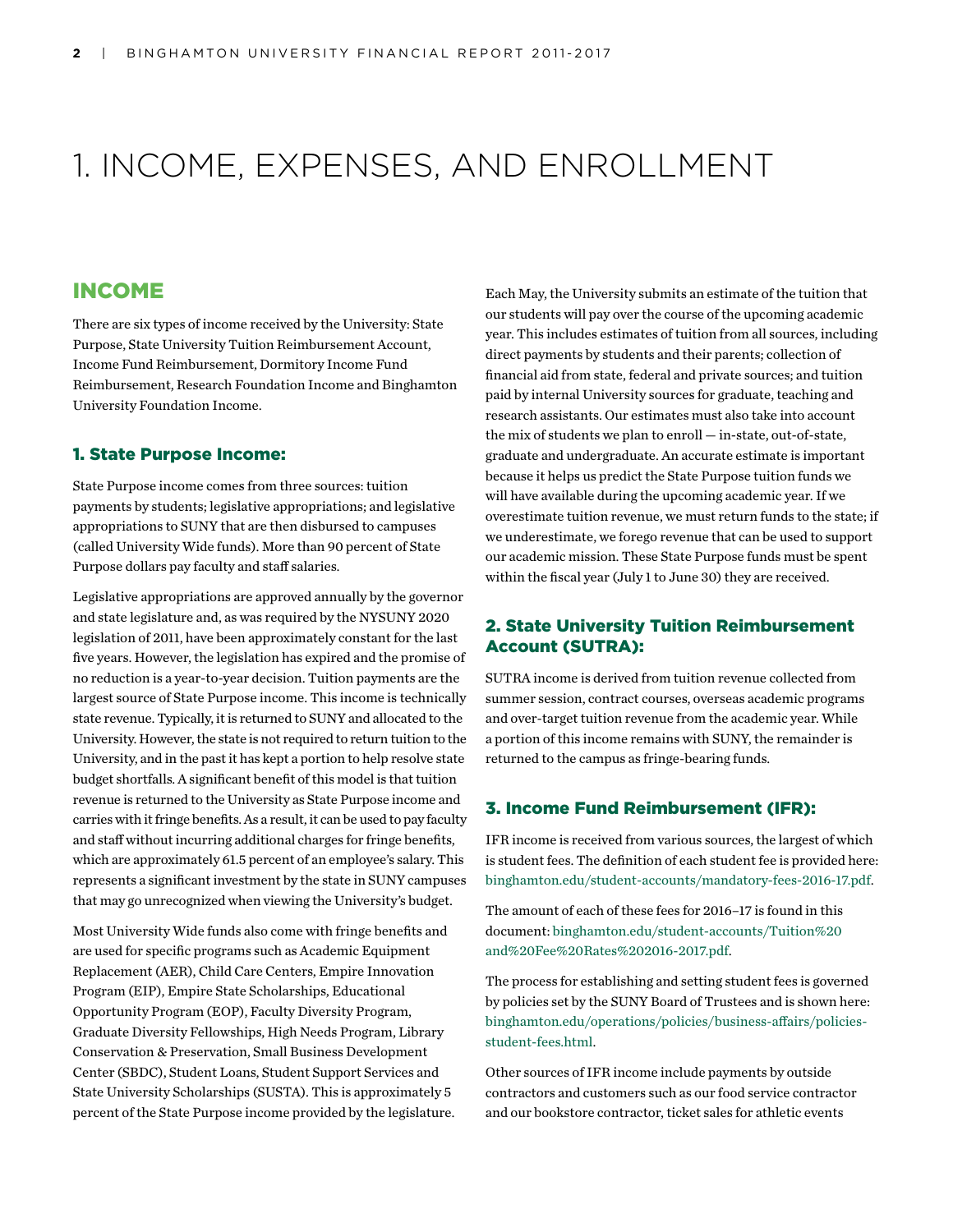and performances, and other smaller income sources such as vending machines and parking fees. These income sources are treated differently from academic year tuition and our legislative appropriation in that they do not carry employee fringe benefits. Therefore, if an employee is paid using IFR income, the actual cost of the employee is approximately 1.587 times the salary of the employee.

# 4. Dormitory Income Fund Reimbursement (DIFR):

This income is predominantly room rent paid by students living on campus. This income goes to pay residence hall staff, reimburse the campus for utilities and services such as cleaning and repairs, and to pay the cost of debt borrowed to construct residence halls. Debt service is the majority of the costs allocated to the DIFR income.

# 5. Research Foundation Income (RF):

The majority of RF income is received through grants and contracts awarded to faculty and staff and is used to conduct research projects that incur direct and indirect costs to the campus. These grants and contracts are technically between an external agency (NIH, NSF, DOE, etc.) and the SUNY Research Foundation (SUNY RF), not the University. SUNY RF was created to allow SUNY campuses to conduct funded research projects without following the cumbersome policies and procedures that sometimes govern state expenditures. RF income is also received through royalty payments made to SUNY RF for the right to license intellectual property (patents). Patents held by faculty members are technically owned by the Research Foundation but are assigned to Binghamton University.

Research grant and contract income is divided into direct costs and indirect costs. The direct costs are those billed directly to the grant or contract such as salary, employee fringe benefits, tuition, equipment, supplies, travel, etc. To defray the indirect costs of research, grants and contracts are charged an indirect cost assessment that is used to pay for research infrastructure that would be difficult to allocate precisely to each project cost item. These include the cost of space, utilities, administration and libraries.

# 6. Binghamton University Foundation Income (BUF):

Gifts to the University from alumni, foundations and friends are technically given to the Binghamton University Foundation, a separate not-for-profit 501(c)(3) corporation that was established by Binghamton University to allow it to receive gifts on behalf of Binghamton University, and to manage and expend funds in a manner consistent with the intentions of donors and the University's mission. Like SUNY RF, the Binghamton University Foundation has greater flexibility in investing and expending funds than does the University. As a 501 (c)(3), gifts to the Foundation are tax deductible.

The Foundation allows the University to use the gifts it receives to strengthen programs and support students and faculty. Gifts to the University come as either restricted or unrestricted funds. Examples of restricted income include gifts that donors specify to fund a student scholarship, an endowed faculty position or an academic program. The Foundation Board of Directors has the responsibility to assure that these restricted gifts are for appropriate purposes, and that they are allocated following the specifications of the donor. Unrestricted income, which is a small portion of gifts received, is allocated by the Foundation Board of Directors.

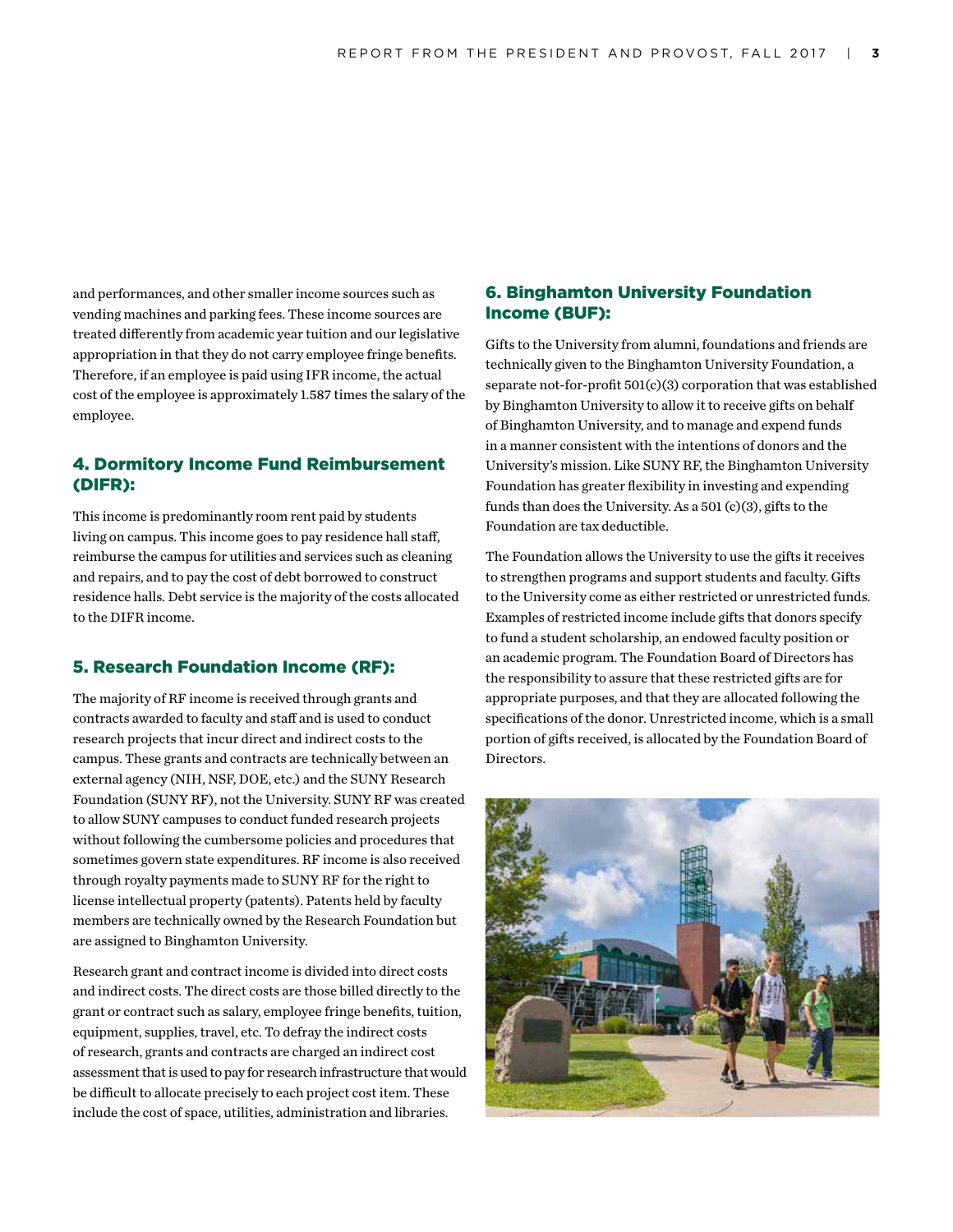# EXPENSES

For the most part, the University spends the income received in each of the six categories listed above during the year the income is received. State Purpose funds (legislative appropriation, tuition and University Wide funds) must be spent within the year they are received and must follow state expenditure rules and procedures. IFR and DIFR income are also state funds and therefore must follow state expenditure rules and procedures; however, they do not have to be completely spent in the year they are received. RF funds are slightly more flexible than state funds; however, they must follow the rules and procedures of the funding agency, which can be the federal government, state government, private foundations or corporations. BUF funds are more flexible than RF funds; however, they must follow the restrictions of donors, IRS guidelines and Foundation policies.

IFR, DIFR, RF and BUF funds do not have to be spent in the year they are received and can be carried forward from one year to the next. However, IFR and DIFR balances are observable by SUNY and the state Budget Office and can be considered reserves that should be spent first, before asking for more state allocations. The current fund balances of IFR and DIFR accounts is approximately \$60 million; or about 20 percent of our annual All-Funds Budget.

## University Expenditures

Reporting of expenses is provided annually in the University's publicly issued Disbursement Report. Other than State Purpose funds which must be spent in the year they are received as income, expenses do not necessarily equal income, due to the ability to carry balances in IFR, DIFR, RF and BUF accounts; however, they are closely related, since divisions and units typically carry forward balances — on the order of 10 to 20 percent of one year's expenditures.

University expenditures for the past six years, as well as a forecast for 2017–18, are shown in Table 1A and Figure 1. Between 2011–12 and 2016–17, total expenses for Binghamton University, have grown by \$84 million (28.6 percent). The revenue for these expenditures came from growth in tuition (\$45.3 million), IFR (\$21.9 million) and DIFR (\$4.0 million). Figure 1 and Table 1B show the change in enrollment during this period, when our average annual full-time equivalent enrollment (AAFTE) increased by 2,259 (16.9 percent).

The first level of expense assignments is to University divisions. As of the 2014–15 academic year, the University is comprised of eight divisions: academic affairs; advancement; student affairs; research; operations; athletics; the Binghamton University Foundation; and the Division of Diversity, Equity and Inclusion.

#### **REORGANIZATIONS IMPACTING EXPENDITURE**

**REPORTING:** Between 2010–11 and 2015–16, five separate reorganizations have moved units between divisions and created new divisions.

- 1. In 2012–13, Communications and Marketing was moved from the Division of External Affairs to the Division of Academic Affairs, and the Division of External Affairs was renamed the Division of Advancement. Simultaneously, the Foundation was separated from external affairs and was made a division.
- 2. In 2012–13, Parking Services and Auxiliary Services, which includes our dining services contract, were moved to the Division of Student Affairs from the Division of Administration.
- 3. In 2012–13, the Office of Diversity, Equity and Inclusion was created and in 2014–15, it was renamed the Division of Diversity, Equity and Inclusion.
- 4. In 2013–14, Student Accounts, Purchasing, Accounting, Business Services, Educational Communications, and International Student and Scholars Services were moved to the Division of Academic Affairs. The resulting Division of Administration was renamed the Division of Operations.
- 5. In 2014–15, the Athletics Department was moved from the Division of Administration and was established as a division.

The impact of these reorganizations on expenditures by division can be seen in the tables and charts in this report.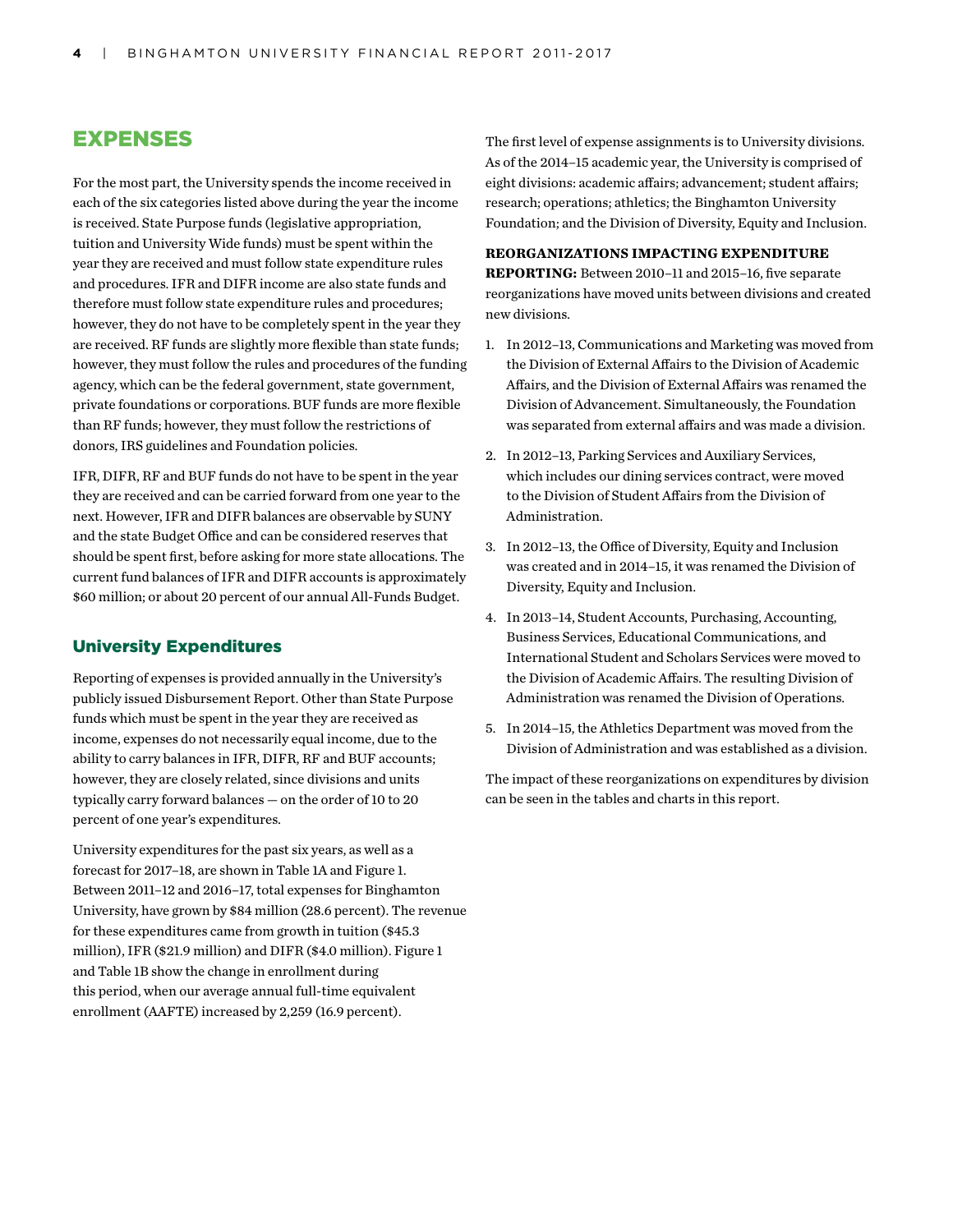| TABLE 1A: Binghamton University expenditures by fund type<br>in thousands of dollars |                    |           |           |           |           |           |           |  |
|--------------------------------------------------------------------------------------|--------------------|-----------|-----------|-----------|-----------|-----------|-----------|--|
|                                                                                      | $\sqrt{2011} - 12$ | 2012-13   | 2013-14   | 2014-15   | 2015-16   | 2016-17*  | 2017-18** |  |
| <b>State Purpose</b>                                                                 |                    |           |           |           |           |           |           |  |
| Legislative Appropriation                                                            | \$48,011           | \$48,333  | \$48,333  | \$48,800  | \$48,630  | \$48,333  | \$48,799  |  |
| Tuition                                                                              | \$103,069          | \$107,825 | \$116,658 | \$124,889 | \$140,575 | \$148,327 | \$151,040 |  |
| Total                                                                                | \$151,080          | \$156,158 | \$164,991 | \$173,689 | \$189,205 | \$196,660 | \$199,839 |  |
| <b>Income Fund Reimbusement</b>                                                      | \$64,448           | \$58,236  | \$68,872  | \$75,322  | \$80,736  | \$86,414  | \$90,755  |  |
| <b>Dormitory Income Fund Reimbursement</b>                                           | \$27,746           | \$29,093  | \$31,594  | \$32,778  | \$31,779  | \$31,728  | \$32,680  |  |
|                                                                                      |                    |           |           |           |           |           |           |  |
| <b>Research Foundation</b>                                                           |                    |           |           |           |           |           |           |  |
| Direct Costs                                                                         | \$32,251           | \$27,901  | \$25,625  | \$29,471  | \$30,107  | \$32,617  | \$34,285  |  |
| <b>Indirect Costs</b>                                                                | \$5,725            | \$6,570   | \$6,317   | \$6,695   | \$8,935   | \$7,830   | \$8,060   |  |
| Total                                                                                | \$37,976           | \$34,471  | \$31,942  | \$36,166  | \$39,042  | \$40,447  | \$42,345  |  |
| <b>Binghamton University Foundation</b>                                              |                    |           |           |           |           |           |           |  |
| Unrestricted                                                                         | \$4,340            | \$6,222   | \$3,071   | \$3,364   | \$4,535   | \$4,294   | \$4,630   |  |
| Restricted                                                                           | \$8,238            | \$11,978  | \$11,038  | \$12,026  | \$14,581  | \$18,318  | \$22,600  |  |
| Total                                                                                | \$12,578           | \$18,200  | \$14,109  | \$15,390  | \$19,115  | \$22,612  | \$27,230  |  |
| <b>Grand Total</b>                                                                   | \$293,828          | \$296,158 | \$311,508 | \$333,345 | \$359,877 | \$377,861 | \$392,849 |  |

\*Estimated prior to year-end closeout \*\*Forecasted prior to full allocation

| TABLE 1B: Binghamton University enrollment |             |         |         |         |         |         |  |  |  |
|--------------------------------------------|-------------|---------|---------|---------|---------|---------|--|--|--|
|                                            | $2011 - 12$ | 2012-13 | 2013-14 | 2014-15 | 2015-16 | 2016-17 |  |  |  |
| <b>Total Undergraduate AAFTE</b>           | 11,418      | 11,836  | 12,474  | 12,833  | 12,984  | 13,108  |  |  |  |
| Undergraduate AAFTE, In-state              | 9.154       | 9,423   | 10,069  | 10,560  | 10,945  | 11,238  |  |  |  |
| Undergraduate AAFTE, Out-of-state          | 2.264       | 2.413   | 2.405   | 2.273   | 2.039   | 1,870   |  |  |  |
| <b>Total Graduate AAFTE</b>                | 1,933       | 2,019   | 2,150   | 2,298   | 2,400   | 2,502   |  |  |  |
| Graduate AAFTE, In-state                   | 1.214       | 1.247   | 1.203   | 1.179   | 1.173   | 1.247   |  |  |  |
| Graduate AAFTE, Out-of-state               | 719         | 772     | 947     | 1.119   | 1.227   | 1.255   |  |  |  |
| <b>Total AAFTE</b>                         | 13,351      | 13,855  | 14,624  | 15,131  | 15,384  | 15,610  |  |  |  |
| <b>Total Headcount</b>                     | 14,746      | 15,308  | 16,077  | 16,695  | 16,913  | 17,292  |  |  |  |



### FIGURE 1: Expenditures/Enrollment by fund type expenditures in thousands of dollars/enrollment total AAFTE

**■ Tuition ■ IFR · Legislat. Approp. ● RF · DIFR · Foundation ▲ Enrollment AAFTE**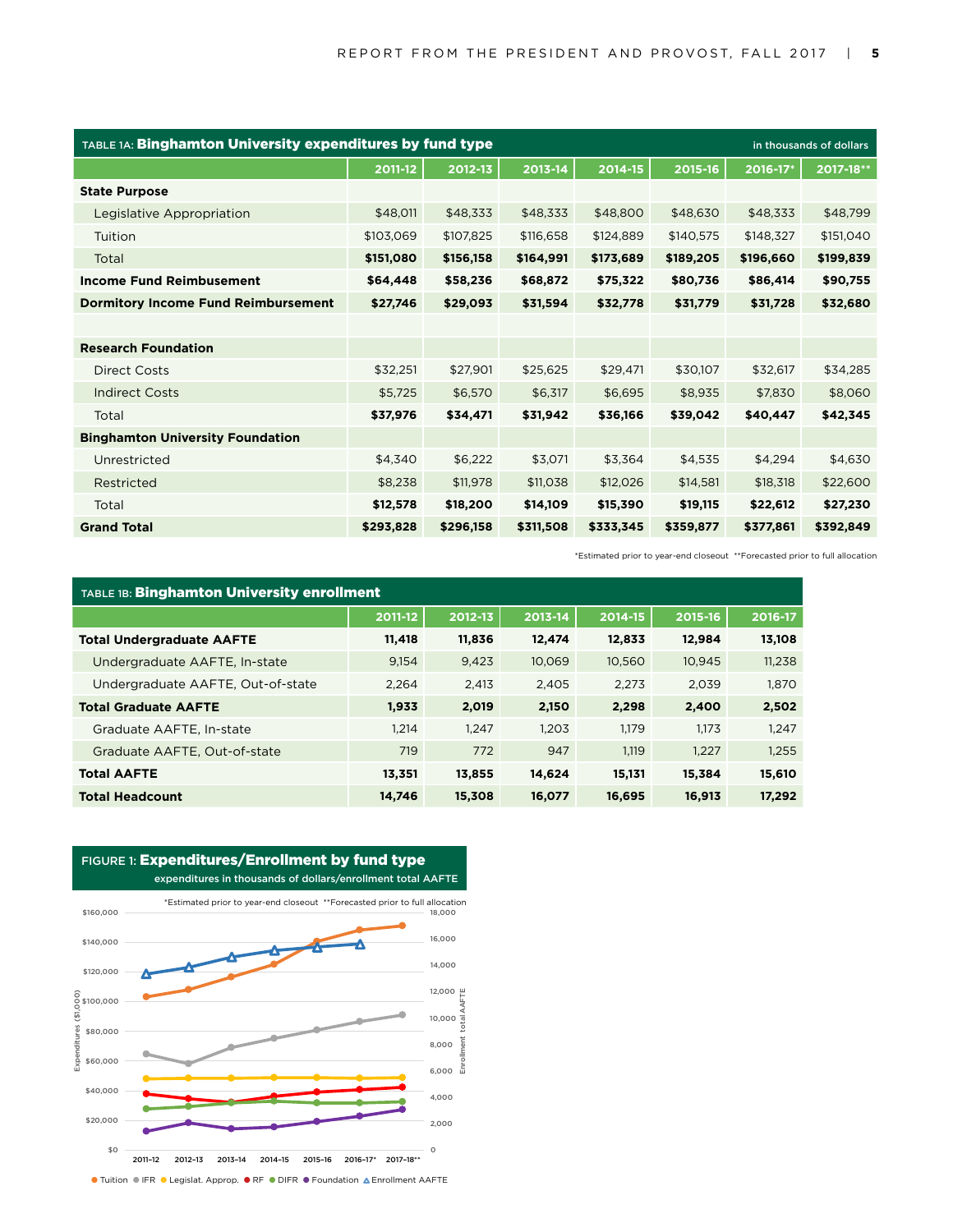#### **STATE PURPOSE EXPENDITURES BY DIVISION:** Table 2

and Figure 2 show University expenditures of State Purpose funds for each division for five years (2011–12 to 2015–16), an estimate for 2016–17, and a forecast for 2017–18. These show that University State Purpose expenditures have grown by \$45.5 million (30.1 percent) between 2011–12 and 2016–17, and that the majority of the increase has occurred in the Division of Academic Affairs (\$39.7 million). Some increases in academic affairs are due to the reassignment of functions from external affairs/advancement in 2013–14 (\$1.7 million) and from administration/operations in 2014–15 (\$3.7 million) to academic affairs. These reorganizations represent a total financial impact of \$5.4 million or 4 percent of the expenditures of the Division of Academic Affairs.

In 2011–12, the Division of Academic Affairs spent 71.7 percent of the University's State Purpose income, and in 2016–17 it spent 75.3 percent of the University's State Purpose income. The percentage change between 2011–12 and 2016–17 results mainly from the reorganizations described above.

### **INCOME FUND REIMBURSEMENT EXPENDITURES:**

Table 3 and Figure 3 show University expenditures of IFR income for each division for the past five years, an estimate for 2016–17, and a forecast for 2017–18. IFR expenditures, shown in Table 1, have grown by \$21.9 million (34.1 percent) between 2011–12 and 2016–17, as a result of increasing student fee income from increased enrollment and annual increases in fee rates. The large shift of IFR expenditures from the divisions of Administration to Student Affairs in 2013–14, shown in Table 3 and Figure 3, is a result of moving the management of the University's dining services contract from the Division of Administration to the Division of Student Affairs.

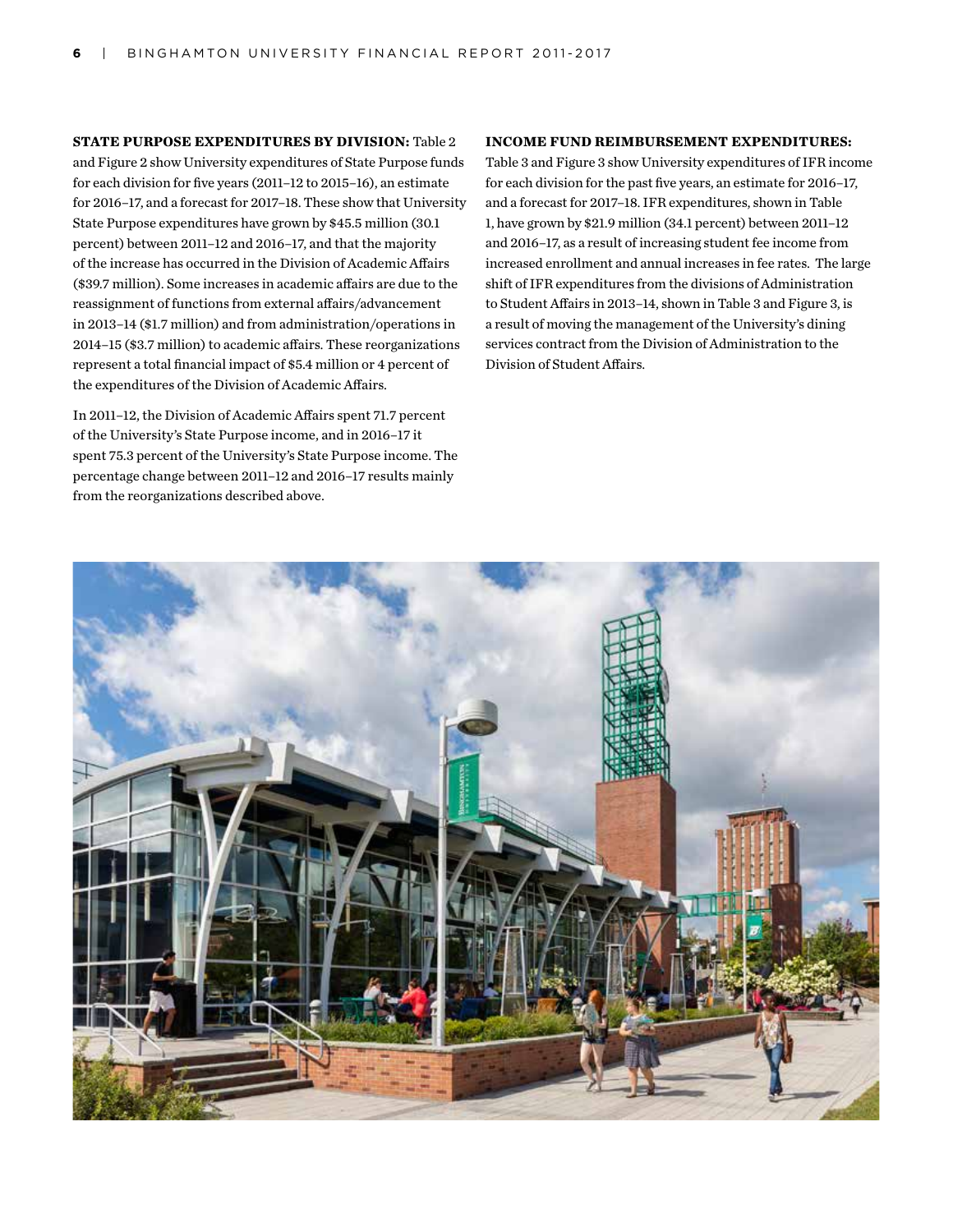| TABLE 2: State Purpose expenditures<br>in thousands of dollars |           |           |           |             |           |           |           |  |  |  |
|----------------------------------------------------------------|-----------|-----------|-----------|-------------|-----------|-----------|-----------|--|--|--|
|                                                                | 2011-12   | 2012-13   | 2013-14   | $2014 - 15$ | 2015-16   | 2016-17*  | 2017-18** |  |  |  |
| Academic Affairs                                               | \$108,329 | \$112,384 | \$120,883 | \$128,707   | \$141,003 | \$148,104 | \$150,498 |  |  |  |
| Administration/Operations <sup>1</sup>                         | \$31,482  | \$31,994  | \$33,507  | \$29,838    | \$31,413  | \$31,450  | \$31,537  |  |  |  |
| Research                                                       | \$2,477   | \$2,507   | \$2,304   | \$2,425     | \$2,716   | \$2,740   | \$2,748   |  |  |  |
| <b>Student Affairs</b>                                         | \$4,379   | \$4,787   | \$5,226   | \$5,181     | \$5,568   | \$5,634   | \$5,649   |  |  |  |
| External Affairs/Advancement <sup>2</sup>                      | \$3.494   | \$3,428   | \$1,728   | \$1,479     | \$1,768   | \$1,912   | \$1,918   |  |  |  |
| President                                                      | \$919     | \$1,058   | \$1,343   | \$1,628     | \$1,880   | \$1,918   | \$1,923   |  |  |  |
| Athletics <sup>3</sup>                                         |           |           |           | \$3,529     | \$3,893   | \$3,812   | \$3,822   |  |  |  |
| BU Foundation <sup>3</sup>                                     |           |           |           | \$410       | \$414     | \$371     | \$372     |  |  |  |
| DDEI <sup>4</sup>                                              |           |           |           | \$492       | \$551     | \$719     | \$721     |  |  |  |
| <b>Total</b>                                                   | \$151,080 | \$156,158 | \$164,991 | \$173,689   | \$189,206 | \$196,660 | \$199,188 |  |  |  |
| Academic Affairs (%)                                           | 71.7%     | 72.0%     | 73.3%     | 74.1%       | 74.5%     | 75.3%     | 75.6%     |  |  |  |

1. Administration Division renamed Operations in 2013–14 \*Estimated prior to year-end closeout \*\*Forecasted prior to full allocation

2. External Affairs renamed Advancement in 2012–13

3. Athletics and Foundation separated from Administration in 2014–15

4. DDEI created from Administration and Road Map

| TABLE 3: Income Fund Reimbursement expenditures<br>in thousands of dollars |          |          |             |              |          |           |           |  |  |
|----------------------------------------------------------------------------|----------|----------|-------------|--------------|----------|-----------|-----------|--|--|
|                                                                            | 2011-12  | 2012-13  | $2013 - 14$ | $12014 - 15$ | 2015-16  | 2016-17 * | 2017-18** |  |  |
| Academic Affairs                                                           | \$5,177  | \$7.040  | \$9,292     | \$13,910     | \$14,697 | \$15,730  | \$16,521  |  |  |
| Administration/Operations <sup>1</sup>                                     | \$47,129 | \$38,138 | \$16,521    | \$12,556     | \$13,460 | \$14,406  | \$15,130  |  |  |
| Research                                                                   | \$2.257  | \$1,666  | \$2,053     | \$1,159      | \$2.204  | \$2,359   | \$2,477   |  |  |
| <b>Student Affairs</b>                                                     | \$9,373  | \$10,687 | \$40,700    | \$37,502     | \$39,448 | \$42,223  | \$44,344  |  |  |
| ExternalAffairs/Advancement <sup>2</sup>                                   | \$27     | \$0      | \$0         | \$34         | \$36     | \$39      | \$41      |  |  |
| President                                                                  | \$485    | \$705    | \$306       | \$314        | \$337    | \$360     | \$378     |  |  |
| Athletics <sup>3</sup>                                                     |          |          |             | \$9,847      | \$10,555 | \$11,297  | \$11,865  |  |  |
| <b>Total</b>                                                               | \$64,448 | \$58,236 | \$68,872    | \$75,322     | \$80,736 | \$86,414  | \$90,755  |  |  |

1. Administration Division renamed Operations in 2013–14 \*Estimated prior to year-end closeout \*\*Forecasted prior to full allocation

2. External Affairs renamed Advancement in 2012–13

3. Athletics separated from Administration in 2014–15



**■ Academic Affairs ● Administration/Operations ● Research ● Student Affairs**<br>● External Affairs/Advancement ● President ● Athletics



FIGURE 2: State Purpose expenditures in thousands of dollars FIGURE 3: IFR expenditures in thousands of dollars





**■ Academic Affairs ● Administration/Operations ● Research ● Student Affairs**<br>● External Affairs/Advancement ● President ● Athletics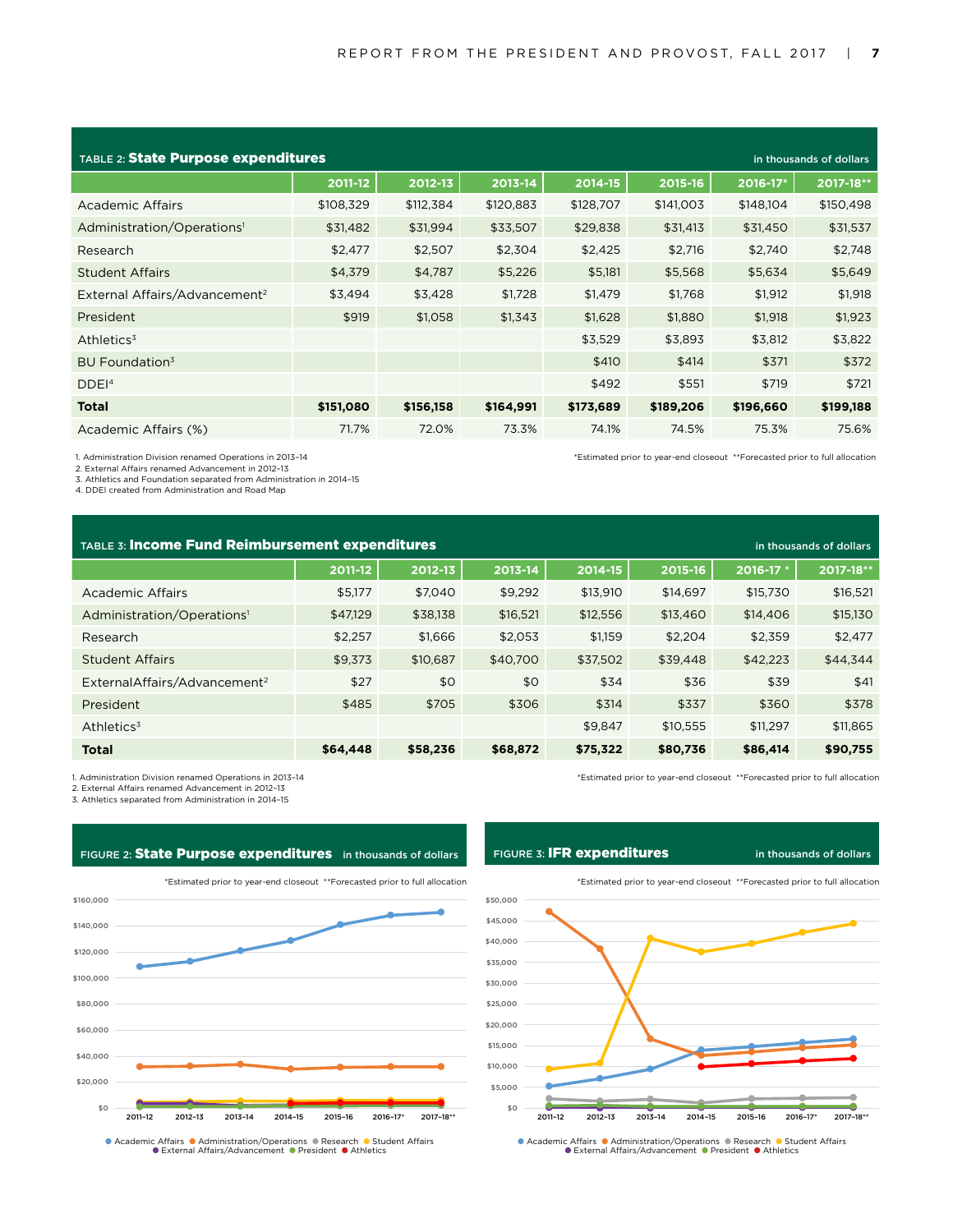# Expenses: Academic Affairs Breakdown

The scale and complexity of the Division of Academic Affairs, which in 2016–17 accounted for 75.3 percent of the University's State Purpose expenditures (\$148.1 million), warrants that it be analyzed with respect to the distribution of expenses by schools/colleges/units of the division. These units include: General Administration (admissions, financial aid, international affairs, vice provost of administration, communications and marketing, business office, planning and budgeting), Graduate School, Libraries, Harpur College of Arts and Sciences, Thomas J. Watson School of Engineering and Applied Science, School of Management, Decker School of Nursing, Graduate School of Education, College of Community and Public Affairs and the School of Pharmacy and Pharmaceutical Sciences.

**GENERAL ADMINISTRATION:** Table 4 and Figure 4 show the changes in State Purpose funds used to support the General Administration activities of the Academic Affairs Division from 2011–12 to 2016–17. This data is shown together with the

total AAFTE (average annual full-time equivalent) enrollment taken from Table 1B, to gain an appreciation for the efficiencies achieved during our recent period of growth.

A low growth rate in General Administration expenses compared to enrollment growth is consistent with efficient growth, and is illustrated in Figure 4 when comparing the blue (enrollment) and green (expenditures) lines. Also shown in Figure 4, by the dark green line, is the effect of subtracting the expenditure impact of the two reorganizations that occurred in academic affairs in 2013–14 and 2014–15. This shows that the General Administration expenditures of the Division of Academic Affairs (dark green line) grew significantly slower than enrollment.

**LIBRARIES:** The data in Table 5 and Figure 5 show expenditure data and graphs of the Libraries for the past six years. These expenditures show that the Libraries' budget lagged enrollment growth until 2014–15, when it was a focus of both Road Map and Provost Office increases.

|                                         | 2011-12  | 2012-13  | 2013-14  | 2014-15  | 2015-16  | $2016 - 17$ | $2017 - 18**$ |
|-----------------------------------------|----------|----------|----------|----------|----------|-------------|---------------|
| State Purpose Expenses (\$K)            | \$10,590 | \$12,364 | \$17,764 | \$19.852 | \$22,488 | \$24.832    | \$25,577      |
| State Purpose Expenses (\$K) w/o Reorg. | \$10,590 | \$12,364 | \$14,504 | \$13.362 | \$15.741 | \$17,382    | \$17,904      |
| Total AAFTE Enrollment                  | 13.351   | 13.855   | 14.624   | 15.131   | 15.384   | 15.610      |               |

Starting in 2013-14, Communications and Marketing is included in State Purpose expenses \*Estimated prior to year-end closeout \*\*Forecasted prior to full allocation







\*Estimated prior to year-end closeout

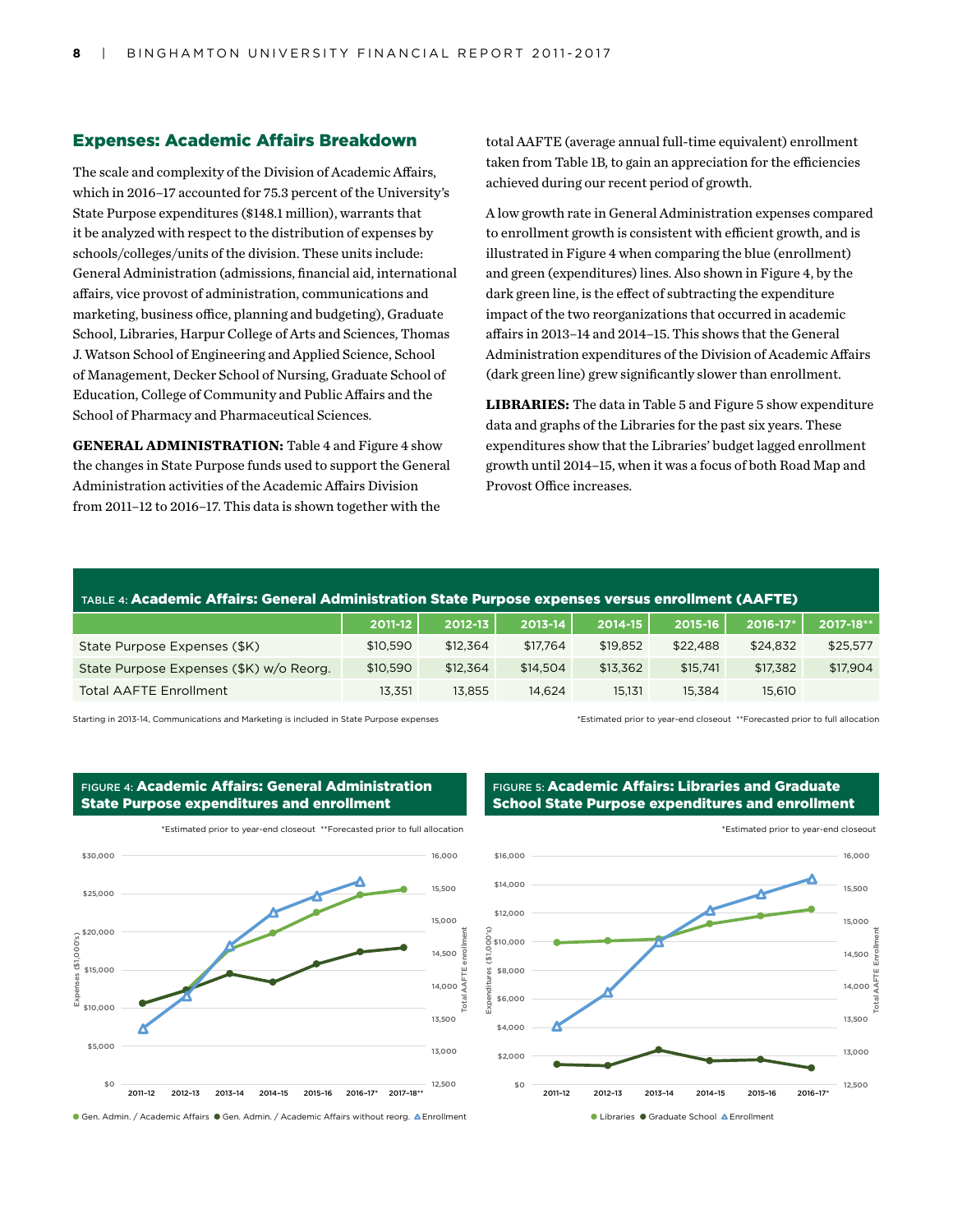|                             |                                            | TABLE 5: State Purpose Expenditures for Academic Affairs units: Values for figures 6 to 11<br>in thousands of dollars |                          |                   |                   |              |  |  |
|-----------------------------|--------------------------------------------|-----------------------------------------------------------------------------------------------------------------------|--------------------------|-------------------|-------------------|--------------|--|--|
|                             | $2011 - 12$                                | $2012 - 13$                                                                                                           | $2013 - 14$              | $2014 - 15$       | $2015 - 16$       | $2016 - 17*$ |  |  |
|                             |                                            | <b>COLLEGE OF COMMUNITY AND PUBLIC AFFAIRS</b>                                                                        |                          |                   |                   |              |  |  |
| Faculty                     | \$2,317                                    | \$2,398                                                                                                               | \$2,592                  | \$2,892           | \$3,339           | \$3,667      |  |  |
| Staff                       | 1,026                                      | 1,049                                                                                                                 | 1,139                    | 1,350             | 1,603             | 1,806        |  |  |
| <b>OTPS</b>                 | 57                                         | $\qquad \qquad -$                                                                                                     | 72                       | 189               | 319               | 272          |  |  |
| Total                       | 3,400                                      | 3,447                                                                                                                 | 3,803                    | 4,431             | 5,261             | 5,745        |  |  |
|                             | <b>DECKER SCHOOL OF NURSING</b>            |                                                                                                                       |                          |                   |                   |              |  |  |
| Faculty                     | \$4,219                                    | \$4,435                                                                                                               | \$4,599                  | \$4,881           | \$5,064           | \$4,991      |  |  |
| <b>Staff</b>                | 1,127                                      | 1,045                                                                                                                 | 1,035                    | 1,067             | 1,026             | 1,232        |  |  |
| <b>OTPS</b>                 | $\mathbf{1}$                               |                                                                                                                       | $\overline{\phantom{0}}$ | $\qquad \qquad -$ | $\qquad \qquad -$ | 38           |  |  |
| Total                       | 5,347                                      | 5,480                                                                                                                 | 5,634                    | 5,948             | 6,090             | 6,260        |  |  |
|                             | <b>GRADUATE SCHOOL OF EDUCATION</b>        |                                                                                                                       |                          |                   |                   |              |  |  |
| Faculty                     | \$1,985                                    | \$1,857                                                                                                               | \$1,883                  | \$2,110           | \$2,225           | \$2,013      |  |  |
| Staff                       | 459                                        | 452                                                                                                                   | 517                      | 512               | 378               | 336          |  |  |
| <b>OTPS</b>                 | 19                                         |                                                                                                                       | 21                       | 55                | 115               | 60           |  |  |
| Total                       | 2,463                                      | 2,309                                                                                                                 | 2,421                    | 2,677             | 2,718             | 2,408        |  |  |
|                             | <b>HARPUR COLLEGE OF ARTS AND SCIENCES</b> |                                                                                                                       |                          |                   |                   |              |  |  |
| Faculty                     | \$46,835                                   | \$48,008                                                                                                              | \$47,731                 | \$50,237          | \$52,984          | \$55.494     |  |  |
| <b>Staff</b>                | 7,587                                      | 7,878                                                                                                                 | 8,050                    | 8,516             | 8,825             | 8,829        |  |  |
| <b>OTPS</b>                 | 142                                        |                                                                                                                       | 67                       | 242               | 559               | 335          |  |  |
| Total                       | 54,564                                     | 55,886                                                                                                                | 55,848                   | 58,995            | 62,368            | 64,657       |  |  |
| <b>SCHOOL OF MANAGEMENT</b> |                                            |                                                                                                                       |                          |                   |                   |              |  |  |
| Faculty                     | \$5,802                                    | \$6,496                                                                                                               | \$6,247                  | \$6,343           | \$6,984           | \$7,031      |  |  |
| Staff                       | 1,173                                      | 1,240                                                                                                                 | 1,320                    | 1,356             | 1,168             | 1,237        |  |  |
| <b>OTPS</b>                 | 589                                        | 153                                                                                                                   | 532                      | 416               | 352               | 615          |  |  |
| Total                       | 7,564                                      | 7,889                                                                                                                 | 8,099                    | 8,115             | 8,504             | 8,883        |  |  |
|                             |                                            | THOMAS J. WATSON SCHOOL OF ENGINEERING AND APPLIED SCIENCE                                                            |                          |                   |                   |              |  |  |
| Faculty                     | \$9,894                                    | \$10,433                                                                                                              | \$10,814                 | \$11,848          | \$14,057          | \$14,336     |  |  |
| Staff                       | 3,151                                      | 3,162                                                                                                                 | 3,163                    | 3,195             | 3,592             | 3,861        |  |  |
| <b>OTPS</b>                 | 25                                         | 50                                                                                                                    | 721                      | 601               | 1,070             | 1,148        |  |  |
| Total                       | 13,070                                     | 13,645                                                                                                                | 14,698                   | 15,644            | 18,719            | 19,345       |  |  |
|                             |                                            | SCHOOL OF PHARMACY AND PHARMACEUTICAL SCIENCES                                                                        |                          |                   |                   |              |  |  |
| Faculty                     |                                            |                                                                                                                       |                          | -                 | \$325             | \$1,280      |  |  |
| Staff                       |                                            |                                                                                                                       |                          | 52                | 648               | 1,076        |  |  |
| <b>OTPS</b>                 |                                            |                                                                                                                       |                          | 75                | 319               | 188          |  |  |
| Total                       |                                            |                                                                                                                       |                          | 127               | 1,292             | 2,545        |  |  |
| <b>LIBRARIES</b>            |                                            |                                                                                                                       |                          |                   |                   |              |  |  |
| Faculty/Staff               | \$4,384                                    | \$4,544                                                                                                               | \$4,526                  | \$4,588           | \$4,379           | \$4,843      |  |  |
| <b>OTPS</b>                 | 5,540                                      | 5,509                                                                                                                 | 5,683                    | 6,661             | 7,432             | 7,415        |  |  |
| Total                       | 9,924                                      | 10,053                                                                                                                | 10,209                   | 11,249            | 11,811            | 12,257       |  |  |
| <b>GRADUATE SCHOOL</b>      |                                            |                                                                                                                       |                          |                   |                   |              |  |  |
| Faculty/Staff               | \$1,407                                    | \$1,293                                                                                                               | \$2,397                  | \$1,669           | \$1,750           | \$1,172      |  |  |
| <b>OTPS</b>                 | $\qquad \qquad -$                          | 18                                                                                                                    | 10 <sup>°</sup>          | -                 | $\overline{2}$    |              |  |  |
| Total                       | 1,407                                      | 1,311                                                                                                                 | 2,407                    | 1,669             | 1,752             | 1,172        |  |  |
| <b>TOTAL</b>                | \$97,739                                   | \$100,020                                                                                                             | \$103,119                | \$108,855         | \$118,515         | \$123,272    |  |  |

\*Estimated prior to year-end closeout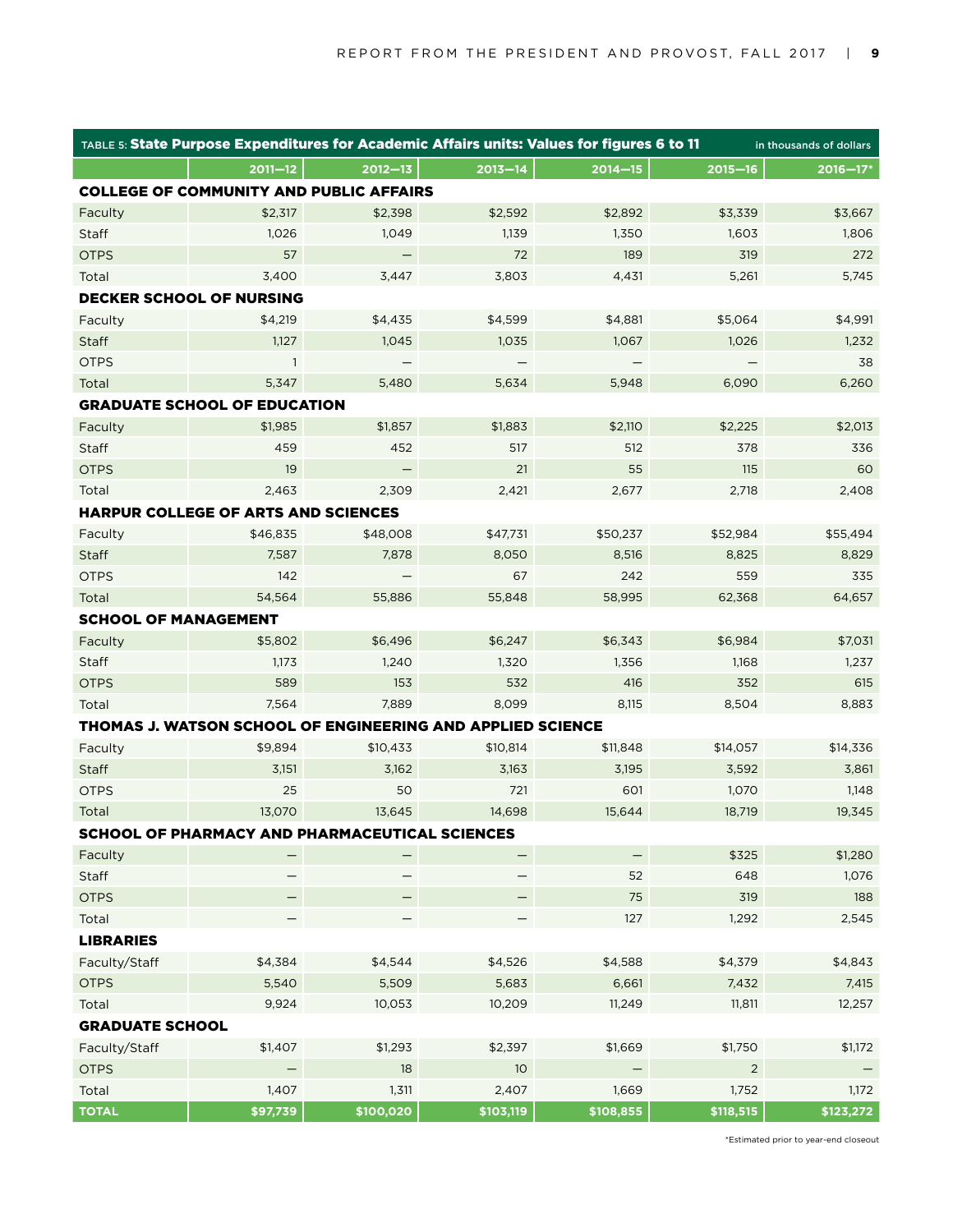**COLLEGES AND SCHOOLS:** Table 5 and Figures 6 to 11 are values and graphs of State Purpose expenditures of each school and college and their corresponding enrollment of students. The student enrollment data for each school/college are the actual students taught by that school/college (AAFTE) and are divided into out-of-state, in-state, undergraduates and graduate students. The expenses are broken into three components: faculty salaries, staff salaries and OTPS (other than personnel services).

In general, the trends for all the schools and colleges show increasing enrollments and increasing expenditures, with a majority of these increases supporting faculty hiring (yellow lines in Figures 6 to 11).

An emphasis of our faculty hiring plan in the past five years has been to focus on hiring full-time tenured or tenure-track faculty (FTTTF). Nearly all of our new revenues used for faculty hires have been targeted toward FTTTF positions. Table 6 and Figure

12 show the changes in full-time tenure-track faculty over the past seven years by school/college.

The trends in expenditures make sense, as increasing enrollments drive increases in faculty hiring, which together with discretionary, across-the-board and promotional salary increases result in increases in faculty expenditures. However, it is difficult to judge if the proportionality of growth of expenditures and enrollment is similar for each school/college for a variety of reasons, including:

- Differential in tuition between in-state and out-of-state students.
- Differential in tuition rates between graduate and undergraduate programs.
- Time lags between enrollment changes and faculty hiring decisions.
- Salary differentials among ranks and disciplines.



FIGURE 8: Expenditures and enrollment for the School of Management

 $R_{\rm F}$  and  $R_{\rm F}$  are similar to  $R_{\rm F}$  and  $R_{\rm F}$  are similar Staff  $\rm E$  and  $R_{\rm F}$ 



FIGURE 7: Expenditures and enrollment for the Watson School of Engineering and Applied Science



FIGURE 9: Expenditures and enrollment for the Decker School of Nursing



■ Resident AAFTE ■ Non-Resident AAFTE ● State Expenditure ● Faculty Expenditure ● Staff Expenditure ● OTPS Expenditure Faculty Expenditure Staff Expenditure OTPS Expenditure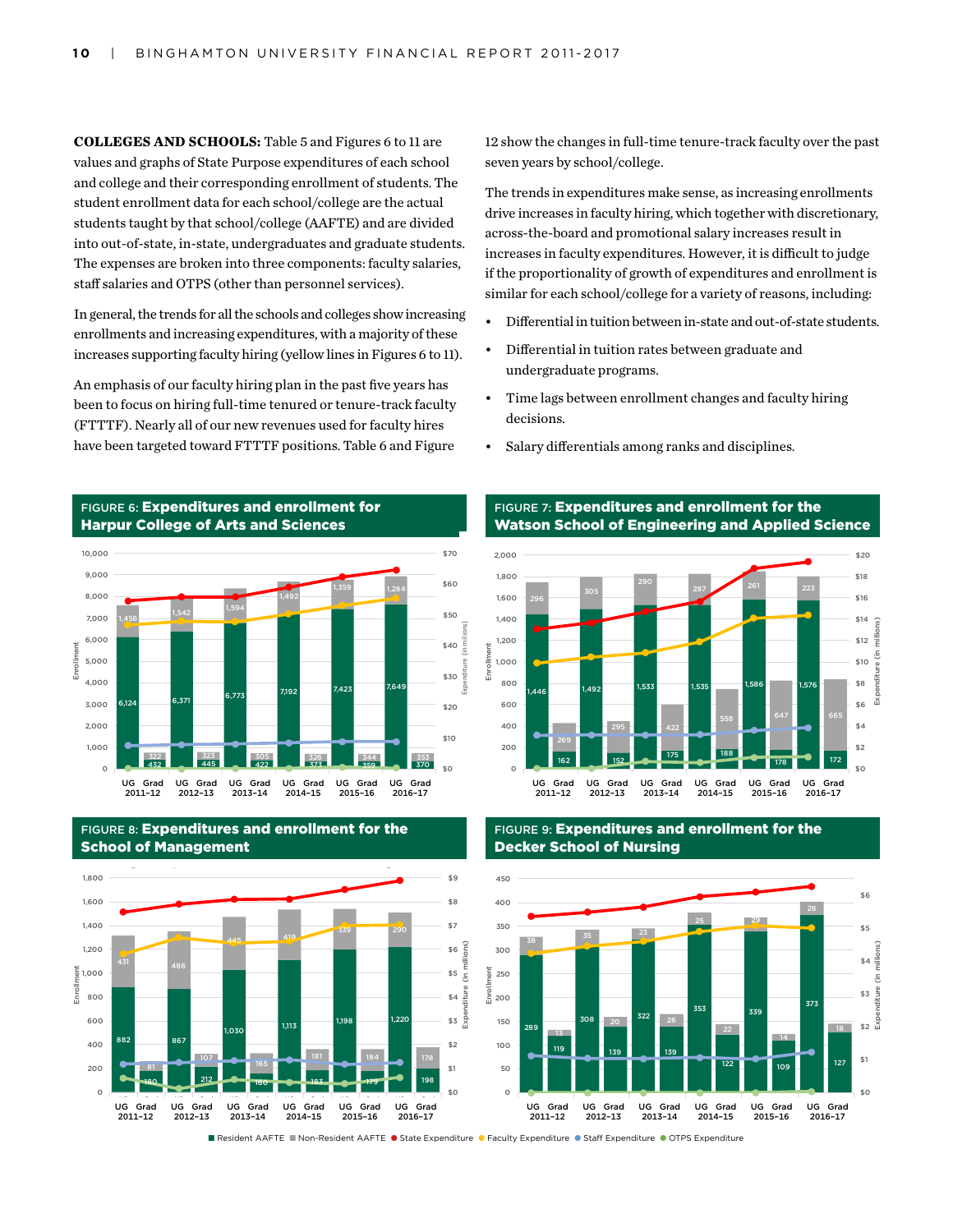

FIGURE 11: Expenditures and enrollment for the College of Community and Public Affairs



 $F$  Resident AAFTE  $F$  Non-Resident AAFTE  $F$ ■ Resident AAFTE ■ Non-Resident AAFTE ● State Expenditure ● Faculty Expenditure ● Staff Expenditure ● OTPS Expenditure

#### TABLE 6: Full-time tenured and tenure-track faculty

FIGURE 10: Expenditures and enrollment for the

|                                                            |          | <b>Fall '11   Fall '12   Fall '13  </b> |         |          | Fall '14   Fall '15   Fall '16   Fall '17   Net New |     |                 |                 |
|------------------------------------------------------------|----------|-----------------------------------------|---------|----------|-----------------------------------------------------|-----|-----------------|-----------------|
| College of Community and Public Affairs/GSE                | 39       | 44                                      | 47      | 46       | 45                                                  | 50  | 55              | 16              |
| Decker School of Nursing                                   | 14       | 15                                      | 16      | 19       | 20                                                  | 21  | 17              | 3               |
| Harpur College of Arts and Sciences                        | 323      | 343                                     | 365     | 369      | 390                                                 | 399 | 396             | 73              |
| School of Pharmacy and Pharmaceutical Sciences             | $\Omega$ | $\Omega$                                | $\circ$ | $\Omega$ | $\overline{3}$                                      | 6   | 10 <sup>°</sup> | 10 <sup>°</sup> |
| School of Management                                       | 33       | 36                                      | 38      | 38       | 40                                                  | 41  | 41              | 8               |
| Thomas J. Watson School of Engineering and Applied Science | 66       | 71                                      | 76      | 85       | 91                                                  | 94  | 101             | 35              |
| <b>Total</b>                                               | 475      | 509                                     | 542     | 557      | 589                                                 | 611 | 620             | 145             |

Figure 12: Full-time tenured and tenure-track faculty FIGURE 12: Full-time tenured and tenure-track faculty

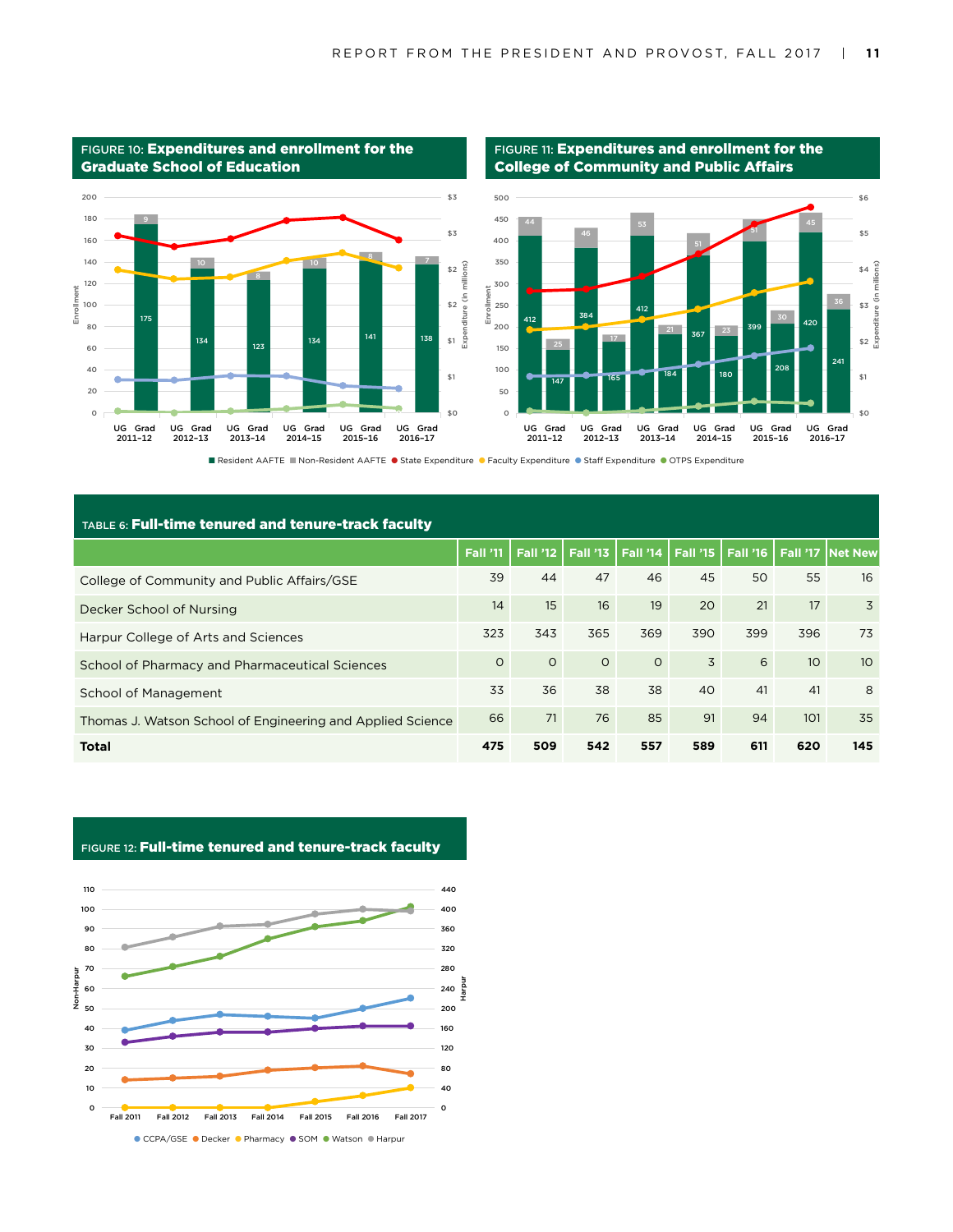# 2. OBSERVATIONS AND FUTURE DIRECTIONS

During the past six years, Binghamton University has effectively used the provisions of the NYSUNY 2020 legislation to grow financial resources and has used these new resources to increase faculty and academic support-staff hiring.

It is important to note that as the schools and colleges grew and added new faculty members, the non-academic expenditures of State Purpose funds (tuition and state appropriation) were held nearly constant. Utilizing student fee IFR income that is assigned to specific activities, including residential life, athletics, dining services, technology, health, recreation and dedicated student services, the divisions of Operations, Student Affairs and Athletics grew at a rate comparable to our enrollment growth.

In the areas of research expenditures and philanthropy we lag behind our peers; however, due to the steady growth in faculty, especially tenure-track faculty, research expenditures have begun to increase in the past few years at a steady and consistent rate (Table 1A), a trend that is expected to continue. See the Division of Research annual report at binghamton.edu/research/vp/ fundingstatsannualrep.html. An increased emphasis on alumni relations as well as an increase in staff and stronger strategic planning in our Division of Advancement has also resulted in a steady growth in cash gifts and new philanthropic commitments in the past three years (from \$7.1 million in 2013-14 to \$14.7 million in 2016-17).

Balanced growth across all divisions of the University, coupled with an increased focus on diversity and inclusion by all divisions, a commitment to the academic mission of all divisions and strong support from New York state for our capital construction needs (Center of Excellence, Smart Energy building, Pharmacy building, Johnson City Health Campus, and numerous renovation and repurposing projects) has steadily contributed to our continuous improvement of all aspects of our University.

Certainly, the past five years have been a time of opportunities, and we have seized these opportunities by using our resources strategically to strengthen an already outstanding University.

However, the coming years hold uncertainty and we must plan accordingly. The state legislature, while maintaining our budget for 2017–18 at the 2016–17 level, has not reauthorized NYSUNY 2020, so future-year legislative appropriations are uncertain. With raises that may not be funded by the state anticipated for faculty and staff when union contracts are finalized, and only a modest \$100-per-semester tuition increase for in-state undergraduates in 2017–18 approved by the legislature, our ability to appropriately grow our faculty will be limited.

We personally believe that a lesser quality university may look at this uncertainty as a signal to slow growth, reduce investment in projects aimed at improving their educational and research missions, and even prepare for a period of austerity. That is not our intent.

As we commit to continue our growth, it is important for us to find more sustainable sources of funding than increased undergraduate enrollment and state support. These additional sources include externally sponsored research; clinical research and development programs; philanthropy from alumni, friends and foundations; growth in graduate student enrollment; and increased capitalization of intellectual property.

In the upcoming fiscal year, we will focus on growing these sources of income, and each division, school and college will be asked to pursue plans and strategies that enhance these sources to allow us to grow in size and quality. If done properly and expeditiously, we will continue to make progress toward our ambitious yet achievable goals of 20,000 students by 2020 and to be recognized as the premier public university of the 21st century!

# 3. UNIVERSITY BUDGETING PROCEDURES

The intent of this document is to help provide guidance to faculty, staff and students on the financial planning and operations of the University. When questions arise around these procedures or the information reported in our Financial Information report, we strongly encourage you to contact one of us directly at hstenger@binghamton.edu or dnieman@binghamton.edu.

**STATE TO SUNY:** Several levels of budget-building procedures impact Binghamton's operations. The first is the allocation of

State Purpose funds, which include legislative appropriations and student tuition, from the governor and the legislature to SUNY.

The second is the allocation of these State Purpose funds from SUNY to its campuses and its central operations.

While new, small, one-time funds have been allocated to SUNY through the state budget process, the majority of SUNY funding for both capital and operations has remained essentially constant since 2010-11.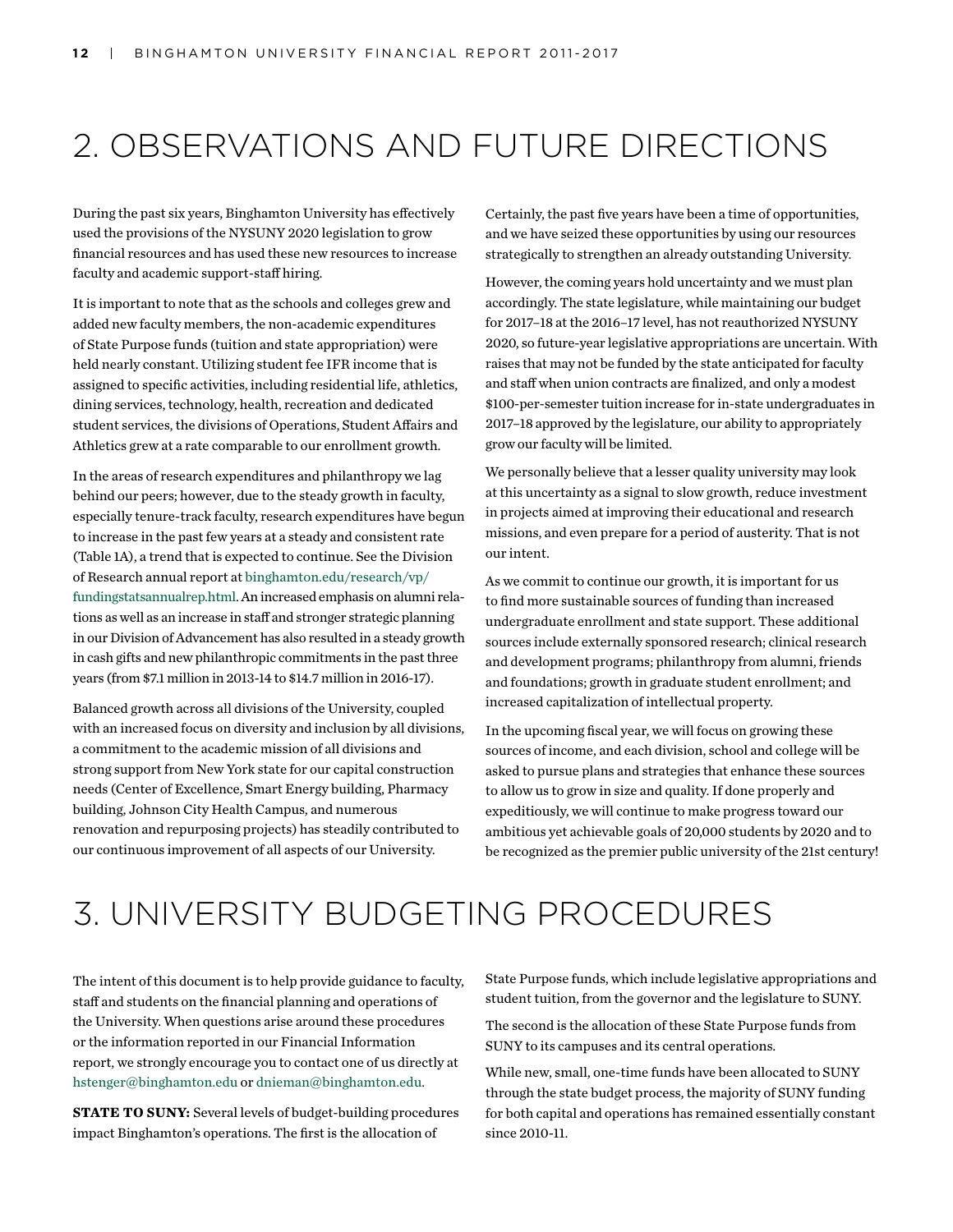**SUNY TO CAMPUSES:** Each spring the campus submits its enrollment plan for the coming academic year. This plan is highly detailed, showing anticipated FTE enrollment by program and student demographics – in-state, out-of-state, undergraduate and graduate. A review by the financial office at SUNY is conducted to make sure the campus plan is achievable, and if so, funds are transferred from SUNY to the campus.

Once funds are allocated to Binghamton, two procedures have been developed and implemented during the past five years to permit campus-wide input on building our annual budgets: the faculty hiring process and the Road Map proposal process.

# At Binghamton: Campus to Divisions and Units

**FACULTY HIRING PROCESSES:** Each spring the Provost's Office issues a call to schools, colleges and departments to submit requests for new faculty positions. The deadline for these requests is approximately July 1. The form for 2018-19 requests can be found here: binghamton.edu/academics/provost/facultyhire-form-2017-18.html.

Requests are then evaluated by the provost, president and deans to determine how well the position fits the needs of the University with respect to teaching, research and service. Decisions are made and new positions are announced after the 15th day of the fall semester to assure that our enrollment is adequate to support the positions allocated. The decision includes the rank, salary, department and Transdisciplinary Area of Excellence (TAE) if appropriate.

A second faculty hiring request is for core TAE positions. The form for 2018-19 can be found here: binghamton.edu/academics/ provost/tae-hire-form.html.

The process for these positions is identical to that of all other faculty hires, except that the criteria is weighted more heavily toward the hire's impact on the TAE-targeted area. Deans and the TAE steering committees are fully consulted in this process.

The third faculty hiring process: Schools and colleges may use their own resources — including those made available through retirements and resignations — to hire faculty and staff. Authorizations for these positions are subject to the approval of the provost and president.

**ROAD MAP PROPOSAL PROCEDURE:** The Road Map budget procedure has evolved since the Road Map was developed in Fall 2012. The guiding principles, however, remain the same: to allocate funds to projects that will best help the University achieve the goals of its strategic plan and engage the campus community in initiating those projects.

In Fall 2012, members of the nine teams that helped develop the Road Map advanced over 170 projects that were considered by the Road Map Steering Committee for funding. Projects selected were funded for implementation in 2013-14 and 2014-15. Beginning in Fall 2013 and continuing through Fall 2015, the provost and president issued a call to the campus community requesting proposals that would make a significant impact on the University's ability to advance its strategic plan. Final decisions on these proposals were made in the following summer using a process that included the Road Map Steering Committee in consultation with the Faculty Senate Budget Review Committee, the Professional Staff Senate and student leaders. Selected proposals were announced in July and funds allocated were made available the following July 1. Descriptions of the Road Map proposals funded during the past four years can be found here: binghamton.edu/ president/road-map under the Funded Projects tab.

In order to build on the University's previous successes and respond to changes in the higher education environment, the campus launched our Road Map Renewal. Renewal teams produced proposals that were presented to the Road Map Steering Committee in June 2017. With input from the Faculty Senate, Professional Staff Senate and student representatives, the Steering committee identified four proposals to be undertaken as "University Initiatives," as well as ten "Divisional Initiatives" that would be advanced using divisional resources. The University Initiatives will:

- Develop a College of Nursing and Health Sciences
- Establish a Health Sciences Core Facility
- Advance a Data Science Initiative
- Establish Presidential Diversity Post-Doctoral Fellowships

Faculty leaders have been chosen to implement each initiative, and are working to establish a vision and identify goals, metrics, targets costs and resources necessary for success. The Divisional Initiatives will be implemented by the appropriate vice presidents, and focus on projects where the University has opportunities for growth, significant need, or can increase the University's impact.

**INTERNAL DIVISIONAL BUDGET PROCEDURES:** In addition to these University-level budget request and allocation procedures, each division, through its internal procedures, has freedom to reallocate its resources in ways it believes will enhance the ability of that division and the University to meet our strategic priorities.

# Unit-Level Spending Decisions

Schools, colleges, departments and other units generate revenue through a variety of means: Summer and Winter Session courses, contract courses, research grants and contracts, philanthropy, incentives for exceeding graduate enrollment targets, etc. Units are free to allocate these resources in ways that advance their mission, subject to University regulations.